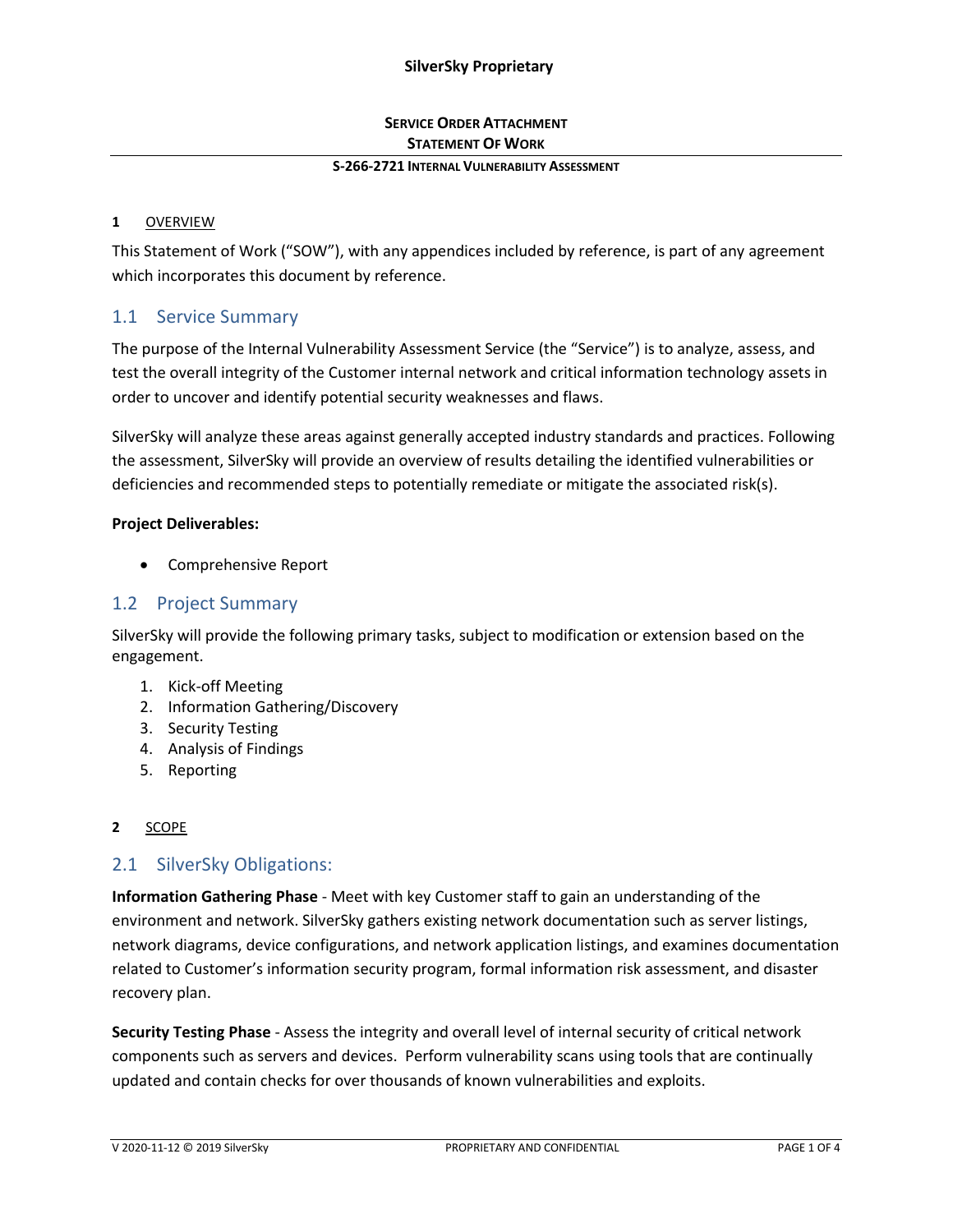- 1. **Perform ping sweep** Automated ping sweeps of targeted IP addresses and network blocks to determine which addresses are connected to live systems and are responding.
- 2. **Perform port scan** Scan for well-known TCP and UDP ports.
- 3. **Run vulnerability assessment tools** Scan the network range utilizing specialized security software packages representing thousands of known vulnerabilities. These scans probe communication services, operating systems, applications, and systems.
- 4. **Perform manual checks** Manually probe to confirm the validity of vulnerabilities and risk reported from the automated scans and to eliminate false positives. Manual checks also uncover vulnerabilities not identified by the assessment tools.

**Analysis of Findings Phase** – SilverSky will compile and analyze the data generated from the assessment tools and manual checks, and categorize vulnerabilities by severity, depending on the potential impact each can have in the affected network. This analysis is the basis for recommendations to potentially address risk associated with the vulnerabilities.

## **2.2 Deliverables**

At the conclusion of the assessment, SilverSky will provide a comprehensive report composed of an executive summary and a detailed findings section. Customer will have an opportunity to review drafts of the report and SilverSky will deliver a final version after joint review with Customer.

**Executive Summary -** The executive summary summarizes the results of the assessment. It is intended for upper management and boards of directors and includes:

- Overview of assessment results
- Itemization of the risk ratings for each area reviewed during the assessment
- Key findings and recommendations

**Detailed Findings -** The detailed findings section describes the assessment results in detail. It is intended for management, administrators and other operations personnel and includes:

- An itemized listing of individual vulnerabilities
- A description of each vulnerability
- The severity of the threat likely posed by each vulnerability
- Potentially affected resources
- Recommendations for remediation

## 2.3 Out of Scope

Any activity not explicitly included in this SOW is considered out of scope. In the event that Customer requests additional services, such services will be the subject of a change request.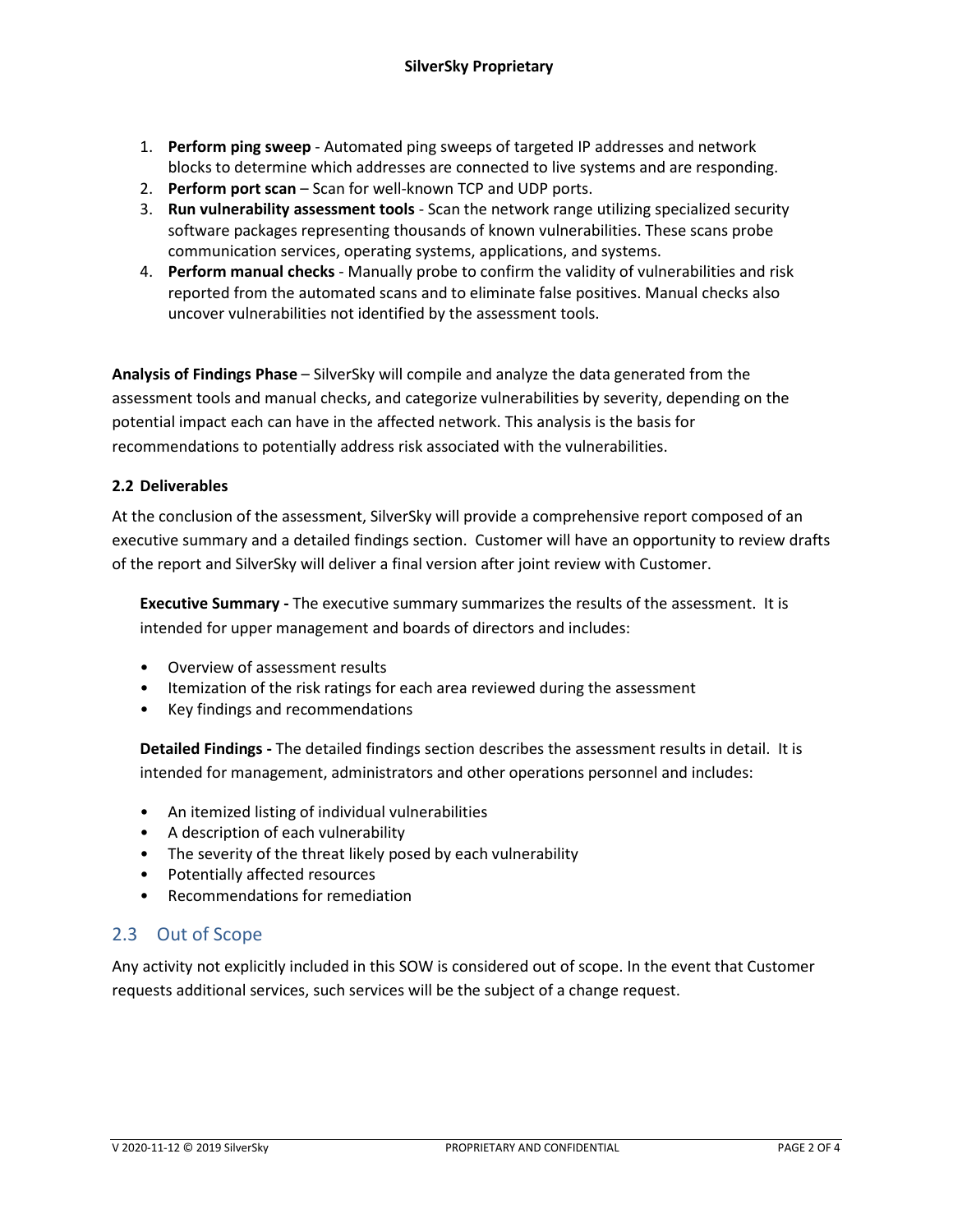### **3** CUSTOMER OBLIGATIONS AND ASSUMPTIONS

Services, fees and work schedule are based upon the assumptions, representations and information supplied by Customer. Customer's fulfilment of these responsibilities is critical to the success of the engagement.

# 3.1 Customer Obligations

- **Project Liaison** Designate an authorized representative to authorize completion of key project phases, assign resources, and serve as project liaison
- **Access**  Ensure SilverSky consultants have access to key personnel and data requested
- **Resources** Furnish SilverSky with Customer personnel, facilities, resources, and information and perform tasks promptly
- **Cooperation** Ensure all of Customer's employees and contractors cooperate fully with SilverSky and in a timely manner. SilverSky will advise Customer if increased Customer participation is required in order for SilverSky to perform the Service under this SOW.
- **Documentation** Deliver in a timely fashion all documentation requested by SilverSky including Customer's security policies, network diagrams, server listings, and procedures

# 3.2 SilverSky Assumptions

- Customer will provide SilverSky with reasonably requested information upon which SilverSky can rely to be current, accurate, and complete.
- Customer will provide access to Customer's personnel who have detailed knowledge of Customer security architecture, network architecture, computing environment, and related matters.
- Customer will provide access to Customer's personnel who have an understanding of Customer's security policies, regulations, and requirements.
- Customer will evaluate SilverSky deliverables and immediately notify SilverSky of any perceived problems or issues with SilverSky obligations.
- SilverSky will immediately notify Customer of any perceived problems or issues regarding Customer obligations.
- Customer is responsible for any additional costs if SilverSky is unable to perform the Service due to Customer's delay or other failure to fulfill its obligations under this Statement of Work.

### **4** PROJECT PARAMETERS

## 4.1 Project Scope

The scope of the project is based on the above description with the additional details listed as follows:

| <b>Project Component</b>           | Parameter(s)                                            |
|------------------------------------|---------------------------------------------------------|
| <b>Project Start Date</b>          | Typically within 30 days of Effective Date              |
| <b>Project Duration</b>            | Approximately 2-4 weeks, subject to project variables   |
| S-266-2721- Internal Vulnerability | Internal Assessment of up to 100 IP addresses performed |
| Assessment (advanced)              | remotely from BAE datacenters                           |